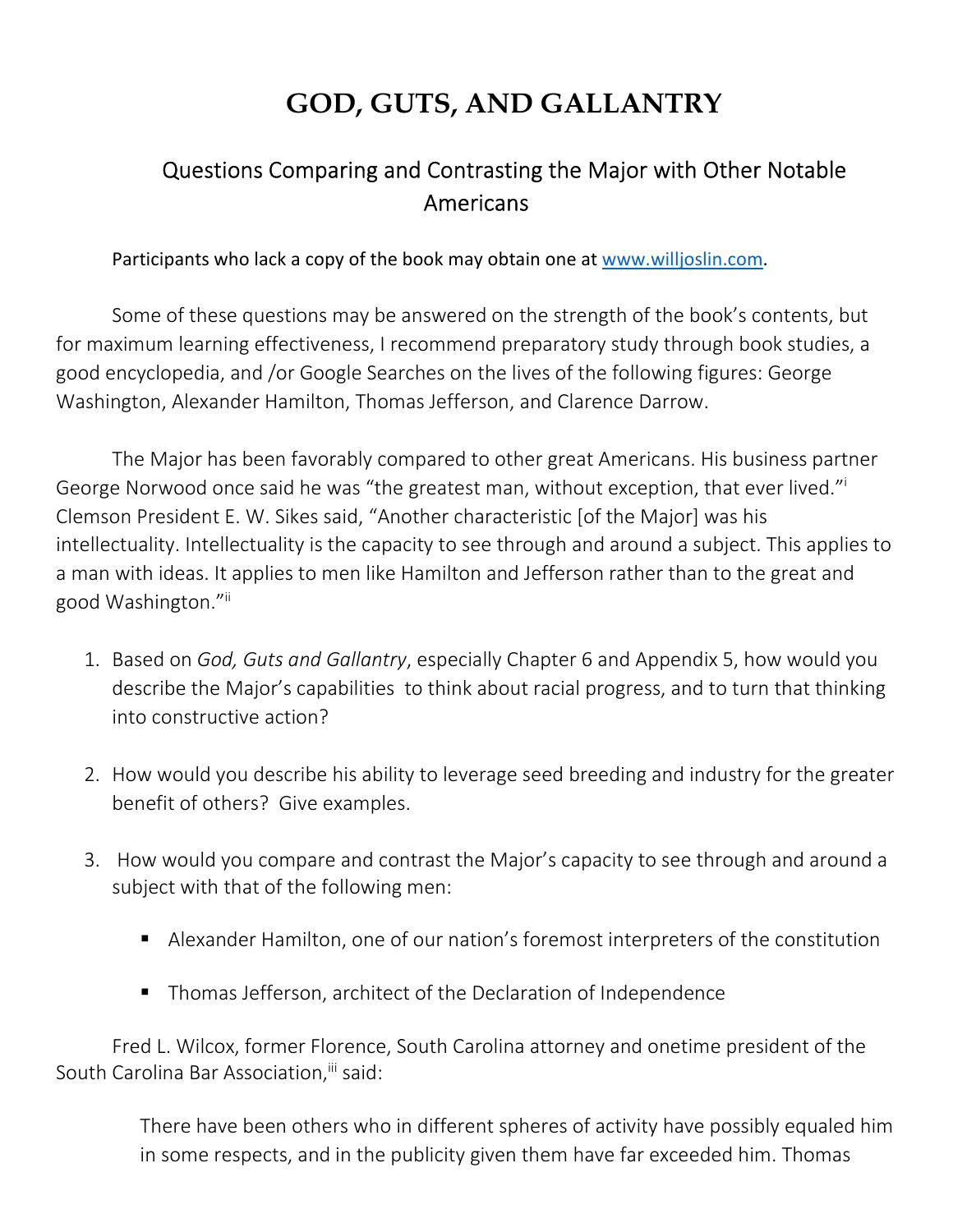Jefferson, in many respects, had qualifications and tendencies similar within the sphere of his influences to those which we find to have been possessed by Major Coker. Thomas Jefferson was deeply interested in agriculture, recognizing the influence on society of its proper development. He was deeply interested in industry, although it was only in his later days that he appreciated its importance in the American community to the extent that Major Coker did, apparently from his earliest business experience.

Thomas Jefferson was profoundly interested in education and laid the foundation for some of our most outstanding institutions. Major Coker was equally interested in all of these, but while Jefferson at his death was a failure so far as his finances were concerned, Major Coker was prosperous to the end. Thomas Jefferson was bitterly criticized and cordially hated by many who differed with him. Major Coker seems to have had the good will and esteem of all who knew him."iv

Before proceeding, group or class members need to make sure they have reviewed at least a summary of the life of Thomas Jefferson.

- 4. How would you compare and contrast Thomas Jefferson and Major Coker concerning:
	- **Historical notoriety**
	- Agricultural earning power
	- Interest in and accomplishments in industry
	- **Accomplishments in education**
	- Building and leading a team who together contributed to society
	- Being loved or hated
	- **Morality and moral example**
	- **Political philosophy**
	- Religious beliefs
	- Ultimate solvency

Author and Brandeis University professor David Hackett Fischer, in his book *Washington's Crossing*, defined George Washington's character as one of "integrity, self-discipline, courage, absolute honesty, resolve, and decision, but also forbearance, decency, and respect for others."<sup>v</sup> Henry Lee, governor of Virginia and father of Robert E. Lee, described Washington as "first in war—first in peace—and first in the hearts of his countrymen."vi